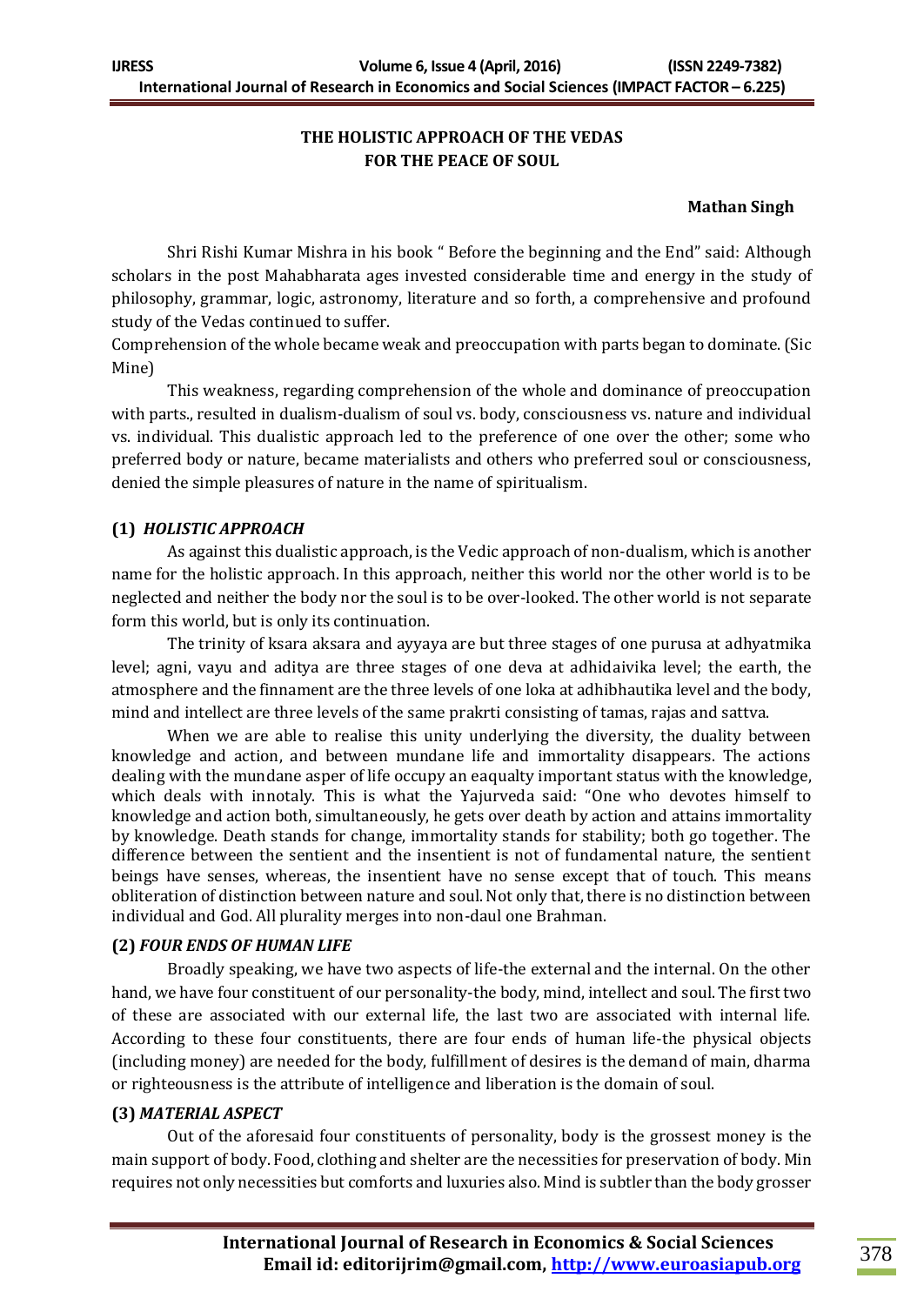than the intellect. Body and mind together represent the material aspect of life, technically known as abhyudaya. This is the secular aspect of life.

## **(4)** *TRIVARGE*

Intellect acts as a check for the unbridled activities of body and desires of mind. Without this check, the would be anarchy in life and society. Dharma means service before self. This spirit of dharma is required even by secularists like the communists. A Marxist. When be opposes exploitation, hoarding and inequality he, in fact, speaks of dharma in his sense, dharma is very much concerned with the mundane life. It is, therefore, included in the triad (trivarga) of dharma, artha and Kama.

### **(5)** *SUMMUM BONUM OF LIFE*

This triad, however, is incomplete without the fourth end of human life viz., liberation. Whereas, the triad is concerned with prakrti, liberation is the demand of purusa. Liberation is the summum bonum of life, the other ends of human life are the menas towards that end.

The concept of four-fold varnas and four-fold asramas is based on the above-mentioned four-fold division of the ends of human life.

### **(6)** *FOUR ASRAMAS*

Srama is exertion. Any exertion for achieving any end of human life is asrama, provided that we have the benefit of all in view with no petty selfish motive. Moreover, the ultimate end of all our efforts should be self-realisation.

- (i) In the first asrama, an individual is expected to make himself physically fit, mentally alert and intellectually rational so as to enable him to face the struggle of life with confidence.
- (ii) In the second asrama, he is enjoined to fulfill his legitimate desires of wealth, sex and fame.
- (iii) In the third asrama, he devotes himself mainly to a contemplative life of righteousness.
- (iv) By practice of righteousness, he ultimately realizes his true self in the fourth asrama. Though all the ends of human life are to be pursued in all the asramas, yet, a particular asrama is predominantly devoted to one of the ends of human life.

## **(7)** *FOUR VARNAS*

- (i) The sudra varna bring worldly prosperity to the society by his physical labour. Worldly prosperity pre-supposes more production. Which is possible only by more labour.
- (ii) The vaisya varna takes the responsibility of distribution of the production so as to fulfill the necessities of different sections of the society as per its desire this requires, not so much of physical labour but mental acumen.
- (iii) The ksatriya varna represents the administrator`s class, which regulates the labour class and the business community by unbiased and intelligent use of administrative power. There should not be exploitation of the working class nor should the business community indulge in any such anti-social activity as hoarding. A ksatriya handless weapon so that there is no cry of lamentation from the weaker section of the society. In short the ksatriya, as an administrator administers justice in the society and, as a warrior, protects the country from foreign aggression. He, thus, acts as an armour, and is, therefore, called varman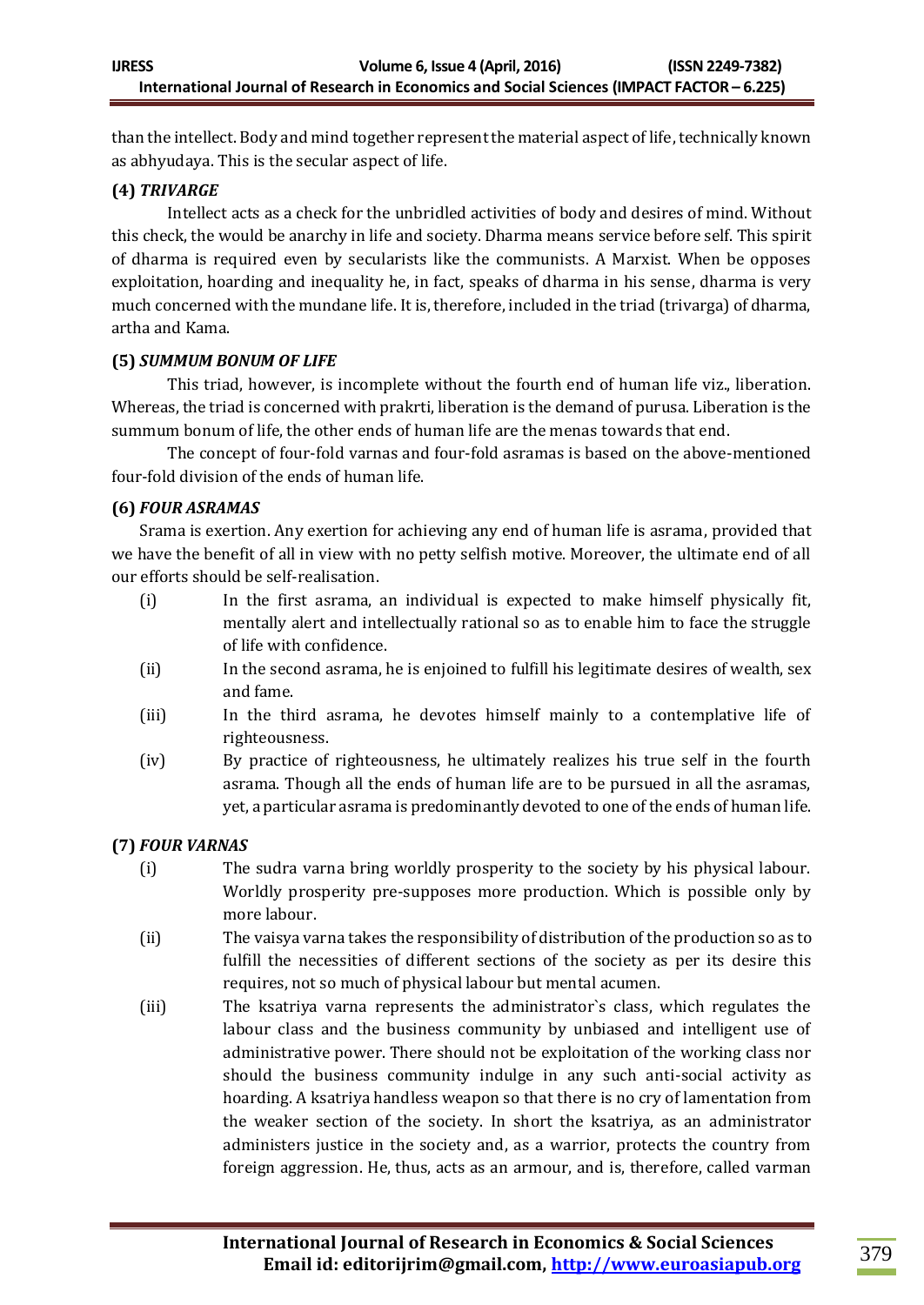(armour). The business community, representing the general public, is protected by him and is, therefore, called gupta (protected).

(iv) Knowledge leads to liberation, which is the summum bonum of life. Whereas sudra produces wealth (artha), vaisya fulfills the requirements of the society (kama) and ksatriya administers justice (dharma), the brahmana liberates (moksa) by imparting knowledge. He is called sarman (via carman = skin) because he protects the society from disintegration by uniting it through the knowledge of sastra, jist as, the skin protects the flesh, marrow and blood etc. within the body from disintegration by holding them together. Brahmana establishes the moral order through the use of physical force (sastra) against antisocial elements, both of them should go together.

## **(8)** *FOUR VEDAS*

Thus we have a four-fold vedic culture aiming at four ends of human life, through four division of lite (asramas) and society (varnas). This quacomplete in associated with four Veda as follows.

- (i) The rgveda is associated with the visihte aspect (murta) i.e artha.
- (ii) The Yujurveda is associated with dynamism (gati) which leads to fuifliment of desires (kama)
- (iii) The Samavede is associated with luster (tejas) culmination into rightrusness (Dharma)
- (iv) The Arharvaneda is the Brahma-veda or the veda of knowledge which ands liberation (moksa). Let us elaborate this brief outline into some detail with appropriate quotations from the Vedas.

# **(8.1)** *RGVEDA*

The visible aspect of a culture (or rather civilisation) is represented by the material and the physical, which is associated with Rgveda. Rk is born of agni the source of energy, without which no material production is possible. Agni is the protector of body as also the bestower of of wealth. Physical labour alone can assure a wealthy society. The labour class is the son of the soil. Therefore the labour class is the son of the soil. Therefore the labour class as well as the earth are said to have been born of the foot of the personified god. Just as the foot upholds the body, the labour class upholds the society. If the labourer were not to produce the consumers articles, the society will remain uncivilized. People roaming naked without clothes and in the open without houses would form only a primitive society. Clothes and houses are the products of the labour class only. Labour class has to work hard for producing the articles of use. A student is also required to lead a hard and austere life so that he can prove useful for the society after completing his education.

# **(8.2)** *YAJURVEDA*

The dynamism, associated with yajus, requires mental acumen. Amongst the deva, dynamism is best represented by vayu. Vaisya community, by moving around, accumulates wealth through business. Amongst the asramas, the householder enjoys all the pleasures of life, using his mind as the axle of the chariot of his life. Whereas, the idleness of body is to be conquered by a life of hard work, the fickleness of mind is to be controlled through upasana. Success in worldly life depends upon hard work with a concentrated mind.

## **(8.3)** *SAMAVEDA*